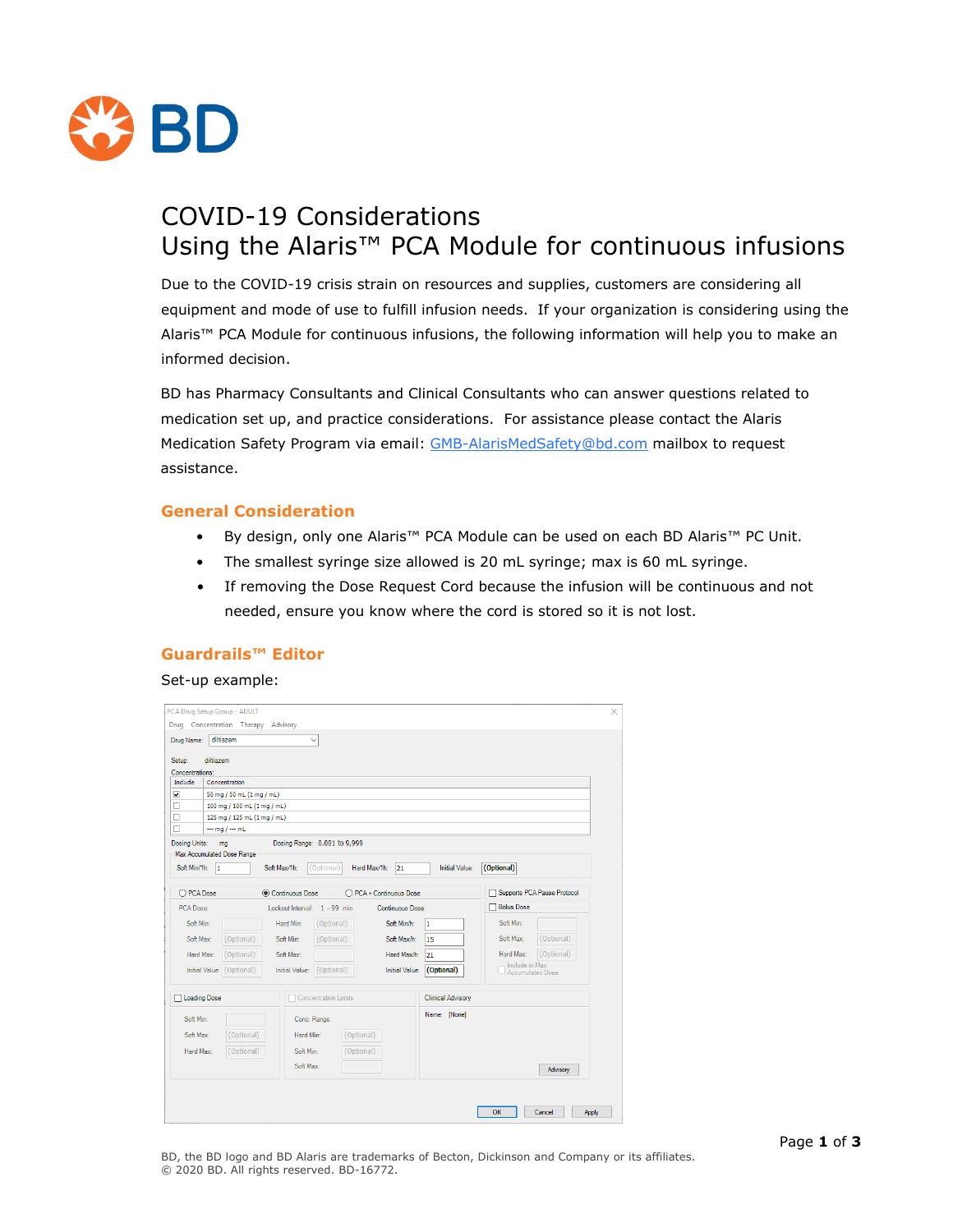

- The 35% rule applies to all PCA setups, so the continuous rate cannot exceed 35% of the syringe capacity.
- The concentration units need to be the same as the dose units (mcg or mg). "Unit" will not work (i.e. insulin, heparin).
- Infusions can be set up to run mL/hour only
- Medications on the Master Drug list that are already setup as intermittent medications can NOT be entered into the PCA library.
- Select "Continuous Dose" option.
	- o Do not use the Bolus Dose or Loading Dose unless you are OK with the configured Bolus Dose Rate for all infusions (150 mL/h is the default rate but can be edited in the PCA Configurations).
- Weight based infusions are not allowed by design.
- Do not select PCA Pause Protocol unless you want to attach an Alaris™ EtCO2 Module.
- Clinical Advisories can be added as needed.
- Use hard minimum concentration limits if you must have a custom concentration.

# **Configurations**

Review of all configurations for the module is important. Configurations are set up per profile and any drug run on the module in that patient profile is subject to the configuration limitation regardless of whether it is a PCA drug or continuous infusion. Consider including these settings in training or procedure materials:

- *Bolus Delivery Rate:* The bolus delivery rate is set for the profile, and not the individual drug. If using the bolus feature for any other medication, it will only run at the rate identified for the profile.
- *Max Dose Limit:* If enabled will allow the clinician to enter Yes (if one is ordered) or No.
- *Module Location Enforcement:* If enabled, the PCA module will only be able to be used on the right side of the PC Unit (secure location) – if Disabled, the PCA can be removed without a key.
- *Near End of Infusion*: Configuration, if enabled, will cause the module to alarm at the set percentage of the syringe capacity remaining in the syringe.
	- $\circ$  The Near End of Infusion configuration can be changed however it would affect all PCA modules and all infusions, PCA medications or continuous infusions.

| Near End of Infusion                         |    |          |       |
|----------------------------------------------|----|----------|-------|
| Alert Time (%):                              |    | $5 - 25$ |       |
| NEOI Snooze (Shared Syringe and PCA Setting) |    |          |       |
| Snooze Time (minutes):                       | 15 | ( ) 10   | () 15 |